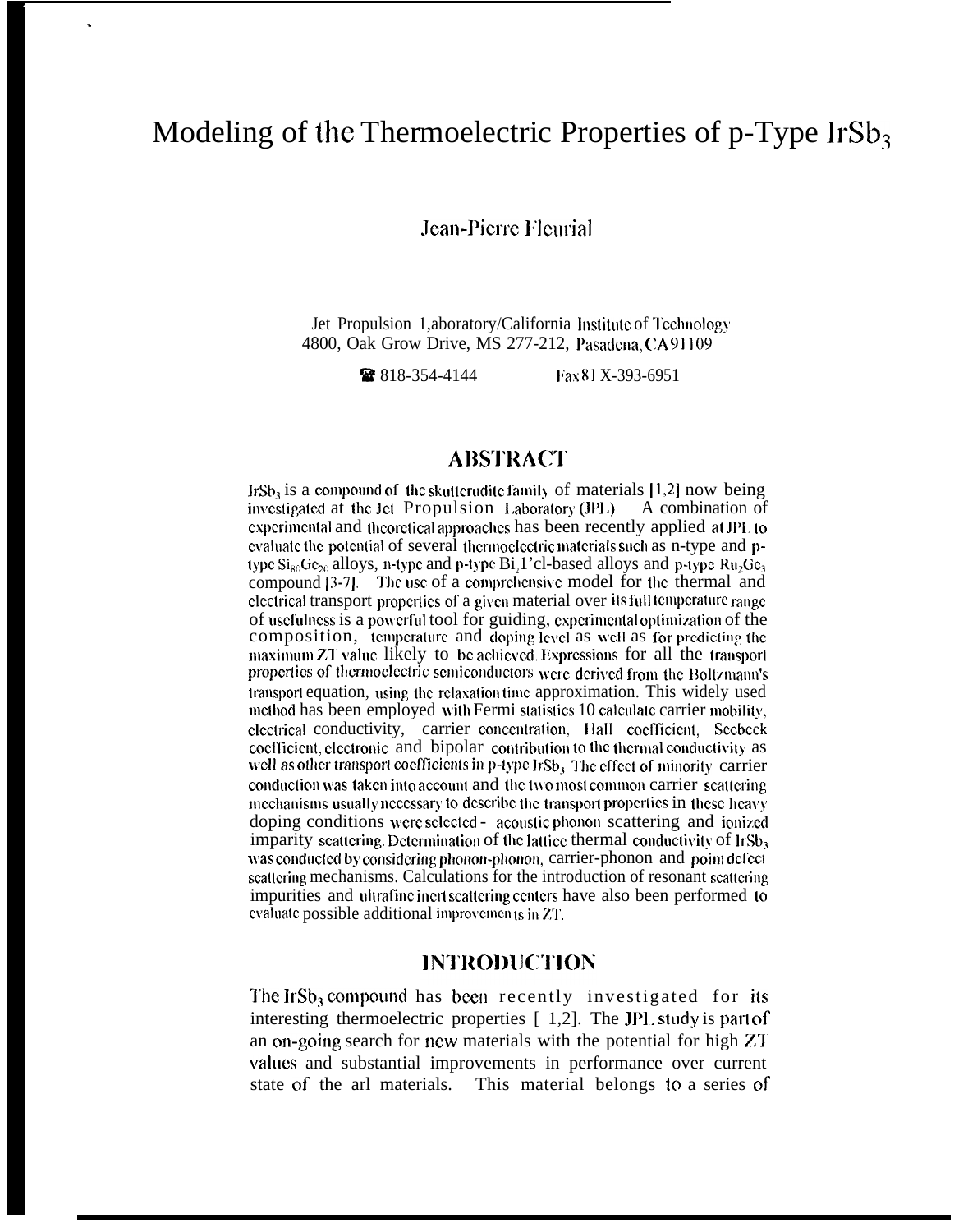compounds with the skutterudite structure with a rather complex unit cell of 32 atoms. Several of these compounds possess high p-t ypc mobility values and it was of interest to develop a transport properties model for these materials.

 $\text{High ZT}$  values were reported by JPL on samples heat-treatc(1 in dynamic vacuum. Additional material analysis revealed that the surface of these samples partially decomposed into a high Seebeck coefficient, high electrical resistivity  $\text{IrSb}_2$  layer. The measurement techniques used were not dccmcd suitable for this type of composite samples and moreover, experimental results were very difficult to explain by any theoretical analysis [ 1]. As a consequence, the only experimental data considered for these calculations were results obtained on  $p$ -type IrSb<sub>3</sub> single phase polycrystalline samples which were not heat-treated at elevated temperatures in a dynamic vacuum.

'l'he use of a comprchcnsivc model for the thermal and electrical transport properties of a given mat trial over its full temperat u re range of usefulness is a powerful tool for guiding experimental opt imizat ion of the composition, t emperature and doping level as well as for predicting the maximum ZT value likely to be achieved. This approach has already been used at  $J$ '], to evaluate the potential of several thermoelectric materials such as n-type and p-type  $Si_{80}Ge_{20}$  alloys, n-type and p-type  $Bi_2Te_3$ -based alloys and p-type  $Ru<sub>2</sub>Ge<sub>3</sub>$  compound [3-7]. Building on results achieved for Si-Ge alloys and PbTe-based materials, the effect of two particular "engineered" scattering mechanisms on the maximum figure of merit has been studied.

# $TRANSPORT$ <sup> $PROPERTIES$  **MODEL**

## **Electrical Properties**

Expressions of all the transport propcrt ies of thermoelectric semiconductors were derived from the Boltzmann's transport equation, using the relaxation time approximation, as described in [s]. I'his widely used method has been employed with generalized l'ermi statistics to calculate carrier mobility, electrical conductivity, carrier concentration, Hall coefficient, Seebeck coefficient, electronic and bipolar contribution to the thermal conductivity as well as other transport coefficients. The effect of minority carrier conduction (electrons in p-type  $\text{lrSb}_3$ ) was taken into account by the model: up to two conduction bands and two valcncc bands were considered. The two most common carrier scat tering mechanisms usually necessary to describe the transport properties in the.w heavy doping conditions were selected: acoustic phonon scattering and ionized impurity scattering of the charge carriers. The total charge carrier scattering scattering rate for a given band  $(T, y)^{-1}$  can be expressed as: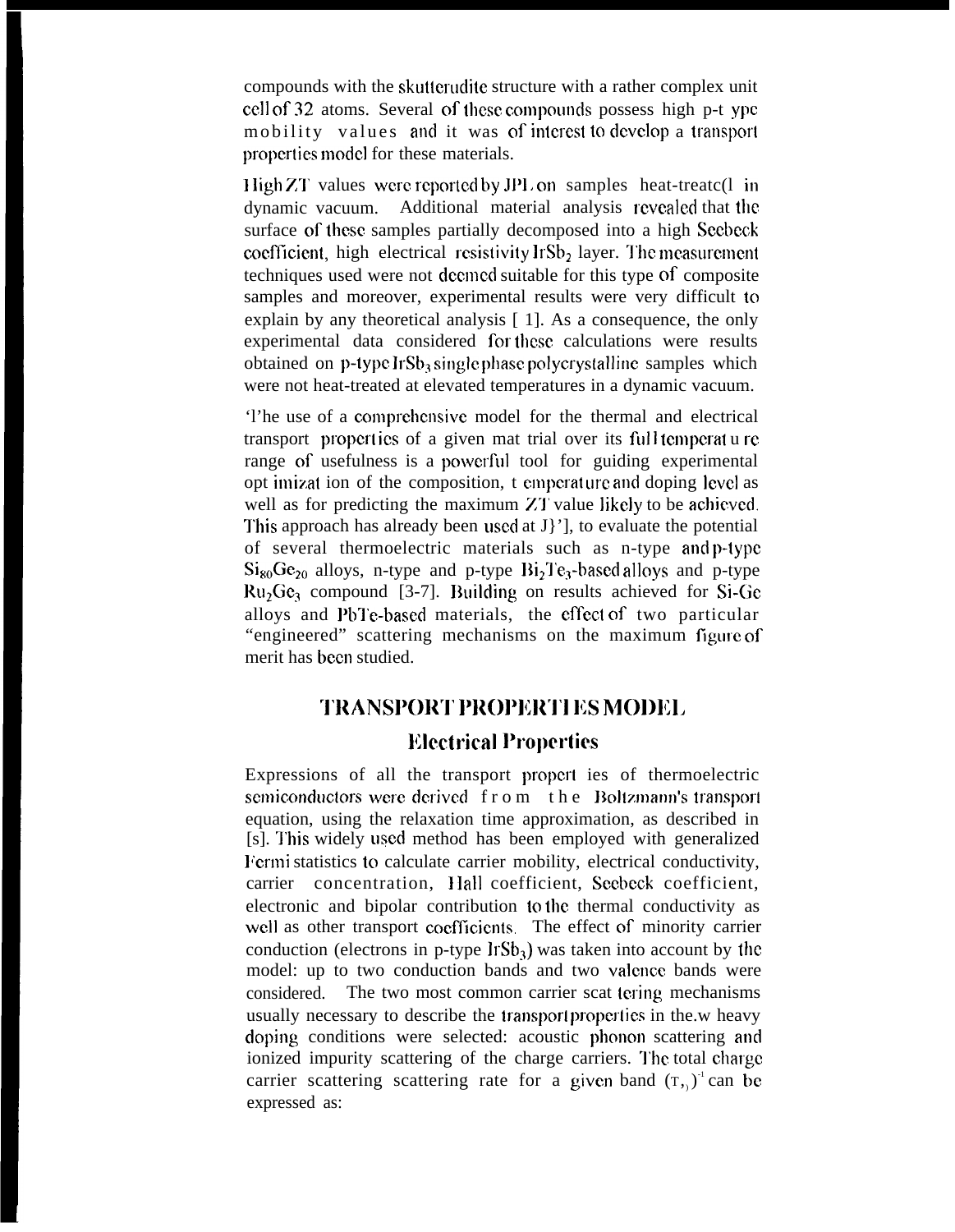$$
\frac{1}{\tau_b} = \frac{1}{\tau_{ac}^b} + \frac{1}{\tau_{ion}^b}
$$
 (1)

where  $\tau_{ac}^{b}$  is the relaxation time due to acoustic phonons and  $\tau_{ion}^{b}$  is the relaxation time due to ionized impurities. Expressions for these relaxation times and equations for the calculation of the various elect rical transporl parameters were given earlier [5].

#### **1** *attice* **Thermal Conductivity**

Calculation of the lattice thermal conductivity was carried out by using the Boltzmann's equation for phonons considering three phonon scat tering mechanisms: normal and Umklapp phononphonon scattering, point defect scattering and carrier-phonon scattering. The expression for the total phonon scattering rate  $(\tau_c)^{-1}$ can be expressed as:

$$
\frac{1}{\tau_c} = -\frac{1+\beta}{\tau_u} + \frac{1}{\tau_{pd}} \qquad \frac{1}{\tau_c}
$$
 (2)

where  $\tau_{\rm u}$  is the relaxat ion t imc due to t hree-phonon Umk lapp processes,  $\beta$  is the ratio of the Umklapp to normal phonon-phonon relaxation,  $\tau_{pd}$  is the relaxation time due to point defect scattering and  $\tau_e$  is the relaxation time due to carrier-phonon scattering. Expressions for these relaxation times and equations for the calculation of the lattice thermal conductivit y were given earlier [5].

#### **Fit to experimental data**

The experimental data sets to be fitted consisted of a number n of data points providing temperature T, composition, electrical conductivity  $\sigma$ , Hall mobility  $\mu_{\rm B}$ , Seebeck coefficient S, thermal conductivity  $\lambda$  and dimensionless figure of merit ZT [7]. Determination of the adjustable parameters was achieved by minimizing the statistical  $\chi^2$  function in (3), using a generalized nonlinear square fit technique:

$$
\chi^{2} = \sum_{i1}^{n} w_{i}^{\circ} (1 - \frac{\sigma_{i}^{exp}}{\sigma_{i}^{exp}})^{\gamma} + \sum_{i=1}^{n} w_{i}^{\mu} (1 - \frac{\mu_{i}^{exp}}{\mu_{i}^{exp}})^{\gamma} + \sum_{i=1}^{n} w_{i}^{g} (\frac{\sum_{i=1}^{exp}}{\sigma_{i}^{g}})^{\gamma} + \frac{\sum_{i=1}^{n} w_{i}^{\lambda} (1 - \frac{\lambda_{i}^{exp}}{\lambda_{i}^{exp}})^{2}}{\lambda_{i}^{exp}})^{2} + \sum_{i=1}^{n} w_{i}^{\lambda} (1 - \frac{\lambda_{i}^{exp}}{\lambda_{i}^{exp}})^{2} + \sum_{i=1}^{n} w_{i}^{\lambda} (1 - \frac{\lambda_{i}^{exp}}{\lambda_{i}^{exp}})^{2}
$$
(3)

where the different weighting factors  $W_i$  arc equal to 1 or 0 depending on whether the corresponding experimental data is or is not known, The total number of degrees of freedom  $N_{\text{DE}}$  indicates to what extent the fit is overdetermined; and is calculated as the total number of experimental properties provided plus 1, reduced by the total number of adjustable parameters: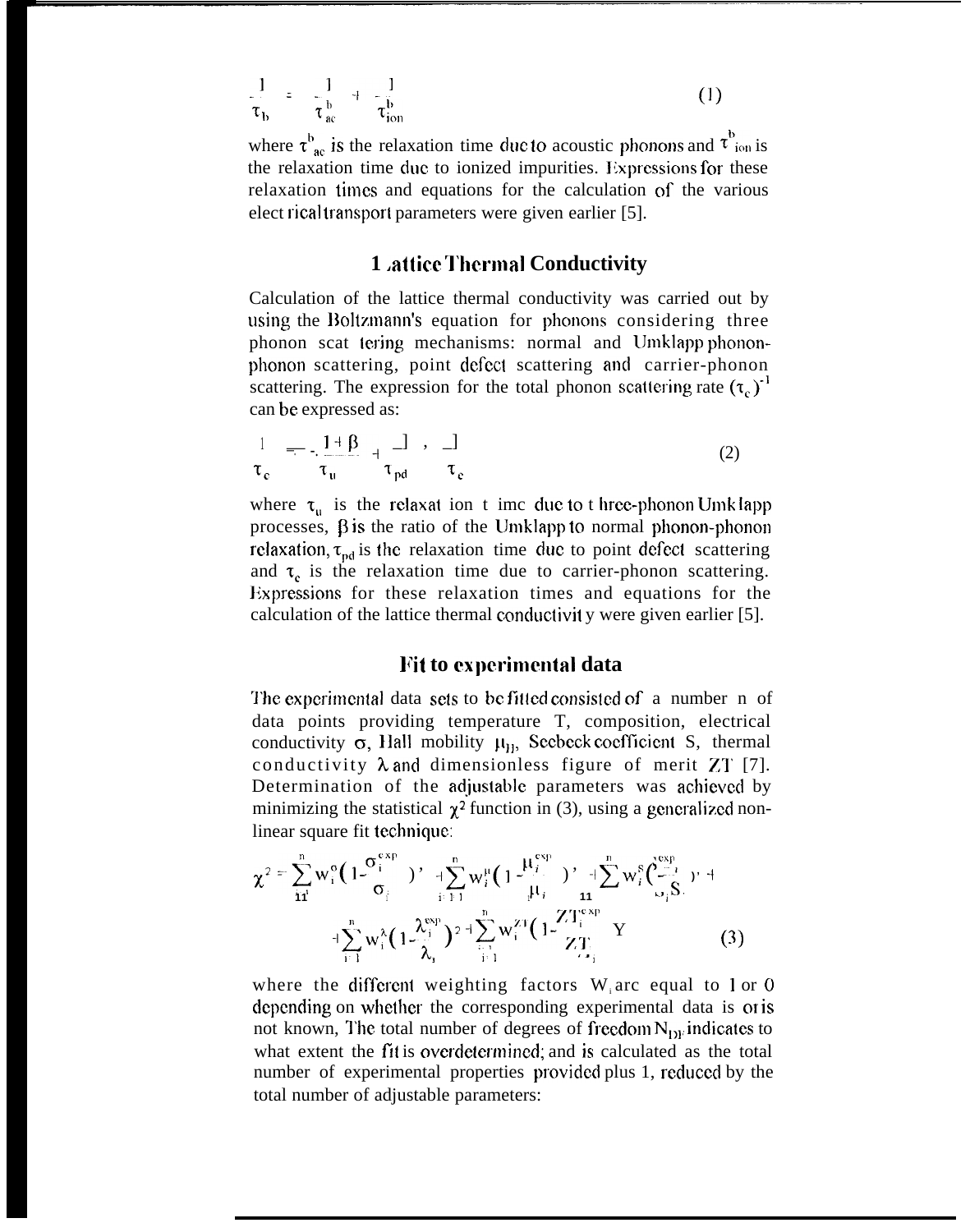$$
N_{\mathrm{DF}} = \sum_{i=1}^{n} w_i^{\sigma} + \sum_{i=1}^{n} w_i^{\mu} + \sum_{i=1}^{n} w_i^{\delta} + \sum_{i=1}^{n} w_i^{\lambda} + \sum_{i=1}^{n} w_i^{ZT} + 1 - (n_{\mathrm{adj}} + n)(4)
$$

The electrical resistivity, Seebeck coefficient, 1 Iall mobility, thermal diffusivity and heat capacity of several good quality samples was measured in the 25-600°C temperature range. These samples had a large grain microstructure  $(230 \mu m)$  and were close to the theoretical density (about 90-95%) [1].

A single least-square fit simultaneously applied to all of the selected p-type Ir $Sb_3$  experimental data (66 data points from 6 samples) resulted in a root-mean-square deviation between the calculated and observed values of about  $\pm 2\%$ . This good agreement was obtained by considering a one valence band, one conduction band structure and only six adjustable parameters, which are reported in Table 1. Except for the effective masses  $m_p$  and  $m_p$ , al l other parameters were fixed equal in value.

 $\sim$ 'able 1: Adjustable transport parameters determined from fitting ptype IrSb<sub>3</sub> experimental data.

| $m_{\rm n}$<br>$\mathbf{m}_n$                          |  |      |  |
|--------------------------------------------------------|--|------|--|
| $\frac{1}{2}$ 0.134 m <sub>o</sub> ma.00 mlto 16.56 eV |  | - 77 |  |

The low value obtained for the hole effective mass  $m_n^*$  is consistent with the very large mobilities and moderate Seebeck coefficients of p-type IrSb<sub>3</sub>.  $E_d$  corresponds to the deformation potential and  $\gamma$  is the gruneisein constant. The value of the dielectric constant  $\varepsilon$  is very close to literature values determined from far infrared spectroscopy experiments (see reference [2]). The electron effective. mass of 2  $m<sub>o</sub>$ is only an approximate value as the model was quite insensitive to the variations of  $m_{n}^{*}$ . It only confirms the experimental findings [1] that the electrons have much lower mobilities than holes in  $IrSb<sub>3</sub>$ .

Using this set of parameters, all thermoelectric properties of p-type IrSb<sub>3</sub> were recalculated as a function of carrier concentration (by varying the chemical potential) and temperature. The extrapolated values for the Hall mobility, the power factor, the thermal conductivity and the dimensionless figure of merit arc plotted in figures 1 to 4 respectively.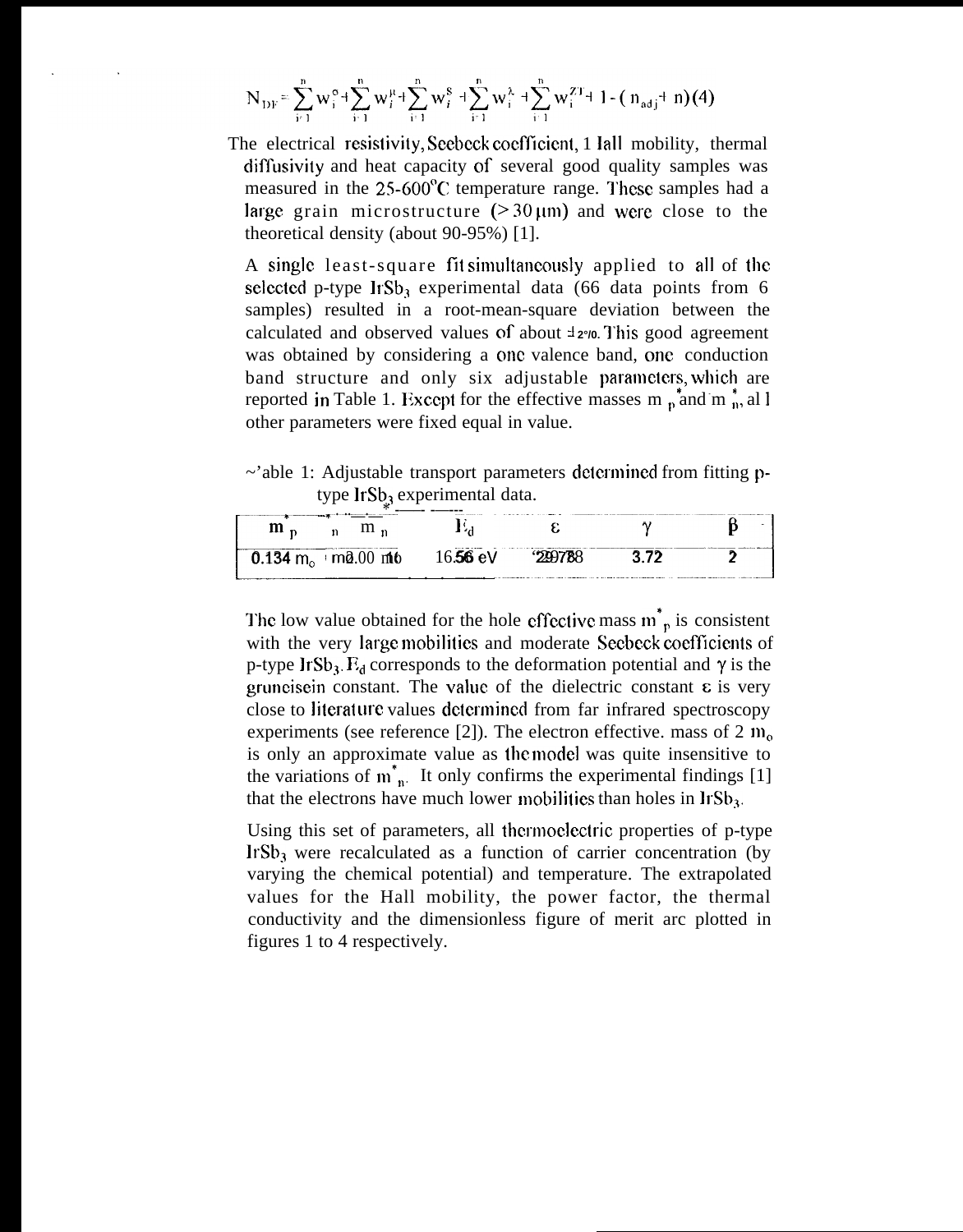

Figure 1: Calculated Hall mobility values as a function of carrier concentration at different temperatures for p-type IrSb<sub>3</sub>.

The temperature dependence of the Hall mobility is close to  $T^{1,1}$ which indicates that the scattering of carriers by acoustic phonons is predominant, It is interesting to note that in the model calculations there is little or no minority carrier effects even at the lowest carrier concentration levels, due to the heavy electron effective mass. Experimental data has consistently shown an important decrease in mobility for carrier concentrations lower than 6 to  $7x1018$  cm<sup>-3</sup> [1]. Attempts to understand and reconcile these differences have not been successful and more experimental analysis is required.



Figure 2: Calculated power factor values as a function of carrier concentrate ion at different t emperatures for p-t ype IrSb<sub>3</sub>.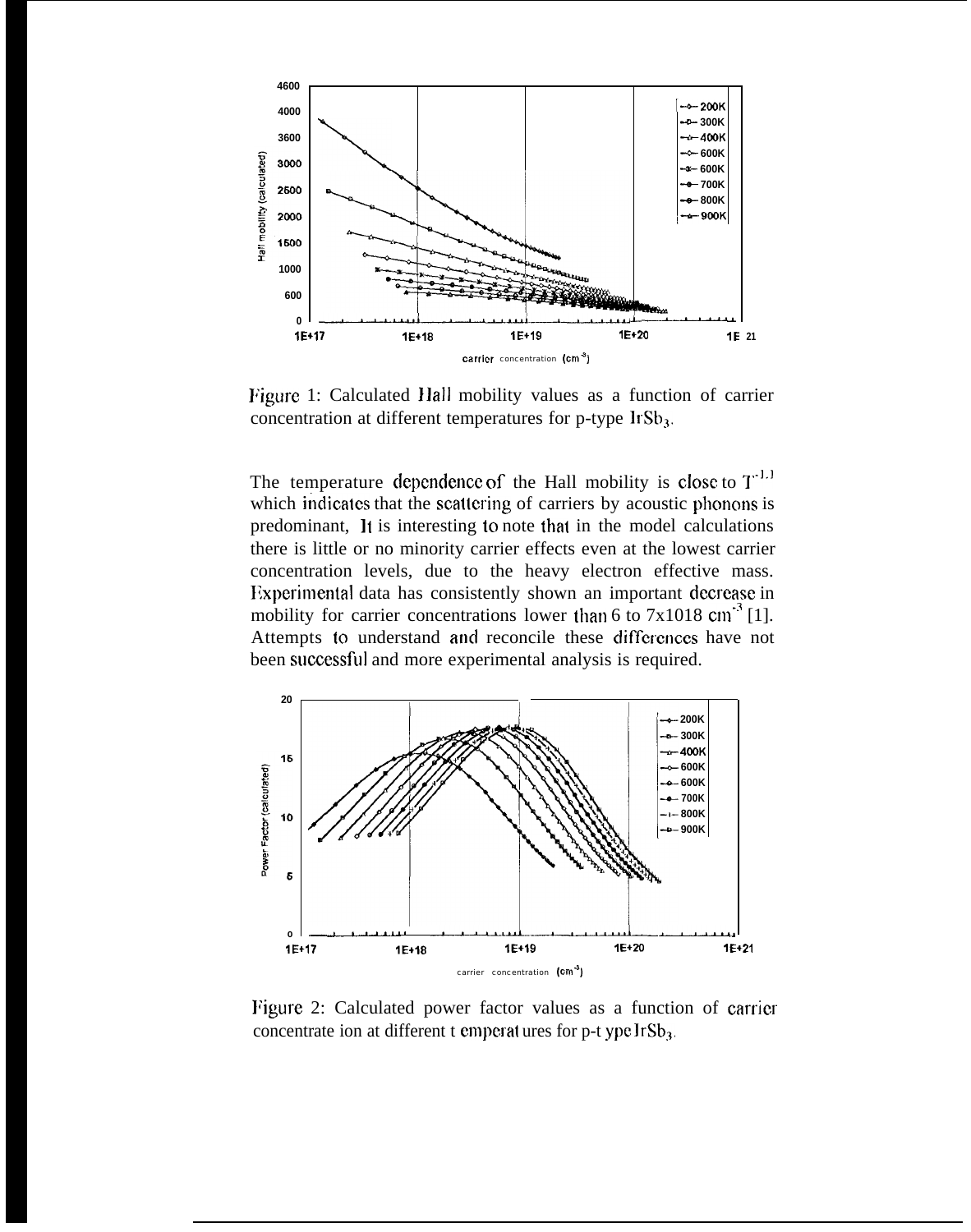

Figure 3: Calculated total thermal conductivity values as a function of carrier concentrate ion at different temperatures for p-type 1  $rSb_3$ . The calculated lattice contribution is also displayed for a few temperatures.

A slow increase in both maximum power factor and optimum doping level can be observed in Figure 2. The lattice contribution to the thermal conductivity has been plotted in F'igure 3 for a fcw temperatures. It is clear that it is the dominant term in p-type  $\text{IrSb}_3$ , cent ribut ing about  $90^{\circ}/0$  for a carrier concentration of 10]  $^{\circ}$ cm<sup>-3</sup>. Also, the very small decrease of the lattice thermal conductivity with increasing carrier concentration indicates that the hole-phonon scattering mechanism is very weak and phonon-phonon processes dominate.



Figure 4: Calculated ZT values as a function of carrier concentration at different temperat ures for p-type  $IrSb<sub>3</sub>$ .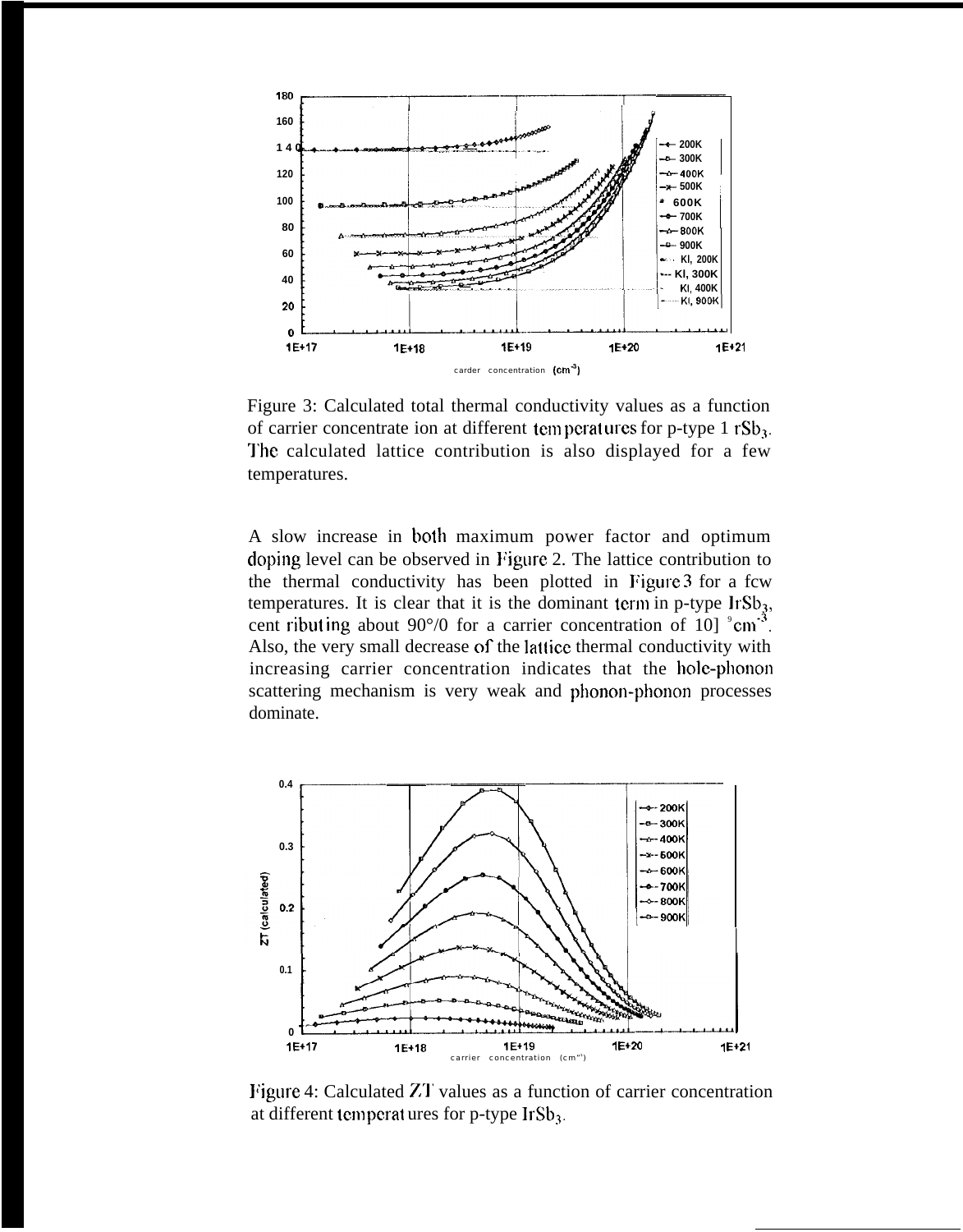Finally, the variations of ZT with carrier concentration and temperature reproduced in Figure 4 show that the best values arc obtained at high temperatures, with a maximum value of 0.4 at 900K. These findings arc very C1osc to the experimental results [1] obtained cm p-t ype  $1 rSb_3$  samples which were not heat-t rest cd. This increase in ZT is consistent with the large band gap value of  $1.18 \text{ eV}$ and high peritectic decomposition temperature of  $1141^{\circ}$ C. 1 lowever, experimentall y, higher temperatures (above  $10S0K$ ) have result ed in partial decomposition of  $l r S b_3$  samples and use of this material above 10OOK would be difficult.

#### **ADDITION 01~ 1'1 IONON SCAT'J'ICRING CltNTJCRS**

Additions of randomly distributed ultrafine particulates into an otherwise undisturbed single crystalline thermoelectric material have been suggested as a possible mechanism to scatter intermediate wavelength phonons and decrease the lattice thermal conductivity. Calculations performed for Si-Gc alloys [3-5] determined that 10 to  $40\%$  improvement in the figure of merit Z might be obtained. 1 lxpcrimental work conducted cm hot-pressed p-type Si-Gc alloys with additions of BN particulates  $50\text{\AA}$  in diameter successfully demonstrated the enhanced phonon scattering rate [9]. A similar approach was applied to the calculation of the changes in lattice thermal conductivity of llizTc3-based alloys by introducing inert scat tering centers and determined that a maximum improvement of 20% could be obtained at low temperatures [7]. This theoretical framework is now applied to p-type  $\text{IrSb}_3$  to assess the impact of adding inert scattering centers such as voids on the thermal and electrical transport properties in a 200-900 K temperature range.

### **IJatticc 'J'hcrma] Conductivity**

Calculation of the lattice thermal conductivity was carried out by adding scattering by ultrafinc electrically and thermally insulating inclusions to the three other scattering mechanisms already considered by the model. The new total phonon scattering rate is determined from (3):

$$
\frac{1}{\tau_{\rm c}} \frac{1+\beta}{\tau_{\rm u}} + \frac{1}{\tau_{\rm pd}} + \frac{1}{\tau_{\rm c}} + \frac{1}{\tau_{\rm sc}}
$$
 (3)

where  $\tau_{sc}$  is the relaxation time duc to ultrafine scattering centers. Assuming a spherical inclusion, the expression for the phonon relaxation time is [8]:

$$
\frac{1}{\tau_{sc}} = NAv
$$
 (4)

where N corresponds to number of inclusions per unit volume and A is the cross-sectional area of the inclusions. Rewriting (4) in terms of c, the volume fraction of inclusions, and d, their diameter: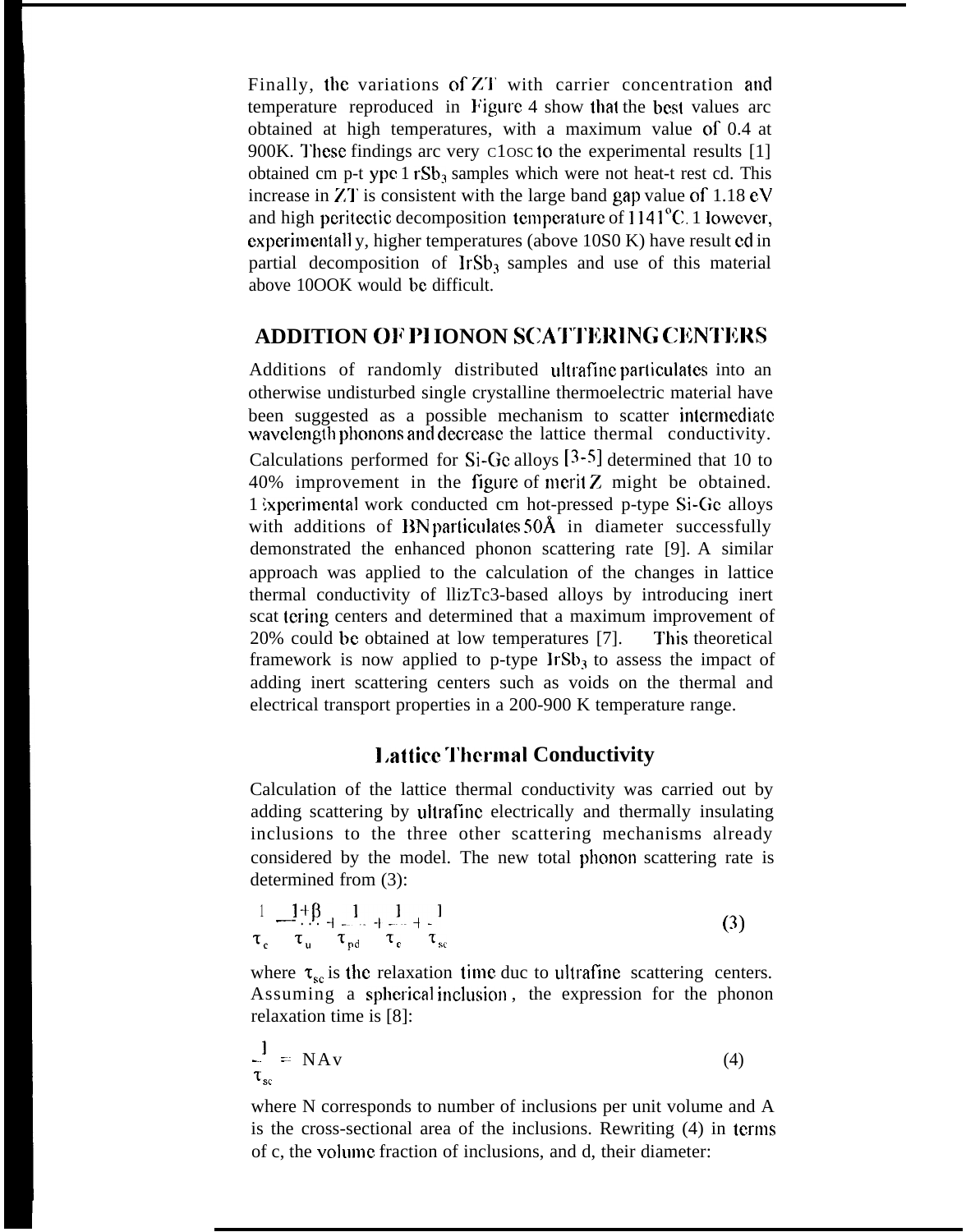$$
\frac{1}{\tau_{sc}} = \frac{3c \nu}{2d}
$$
 (5)

This expression indicates that the smaller the diameter and the larger the volume fraction of inclusions, Ihc higher the scattering rate and thus the lower the lattice thermal conductivity.

#### **Electrical transport properties**

Corrections to the bulk transport properties can be estimated, by considering theoretical work done on the transport properties of heterogeneous materials. Expressing the effective electrical conductivity  $\sigma$  as a Fourier series about the volume-averaged value and considering an isotropic medium in which the variations in electrical conductivit y have no preferred direction  $[10, 11]$ , one obtains the following expression

$$
\sigma = \sigma_0 \left[ 1 - \frac{1}{3} \frac{(\Delta \sigma^2)}{\sigma_0} \right] \tag{6}
$$

where  $\sigma_0$  is the volume-averaged value and  $\langle \Delta \sigma^2 \rangle$  corresponds to an integrated average of the variations in conductivity. Considering a composite material consisting of a continuous matrix of  $\text{IrSb}_3$  of electrical conductivity  $\sigma_{\text{lrsb}}$  and of ultrafine scattering inclusions of electrical conductivity  $\sigma_{sc}$ , (6) can be rewritten as:

$$
\sigma = \sigma_{\text{BITe}} \left( 1 - \frac{4c}{3} \right) \tag{7}
$$

From (7), it is clear that the larger the volume fraction of the inclusions, the larger the decrcasc in electrical conductivity. Using a similar approach considering perfect thermal insulators, an analogous relationship is obtained for the thermal conductivity:

$$
\lambda = \lambda_{\text{BTE}} \left( 1 - \frac{4c}{3} \right) \tag{8}
$$

To estimate the correction to the Seebeck coefficient, exact calculations [12] relating to the thermoelectric transporl properties of composite materials were used. Assuming once again perfect electrically and thermally insulating inclusions, it can be shown that:

$$
S \approx S_{\text{Bire}} \tag{9}
$$

So, in the case of perfect electrical and thermal insulators such as voids, corrections to the electrical and thermal conductivity cancel each other in the expression of ZT. An identical end result is obtained in the case of perfectly electrically and thermally conducting inclusions, by calculating the' perturbations on the electrical and thermal resistivity this time [11].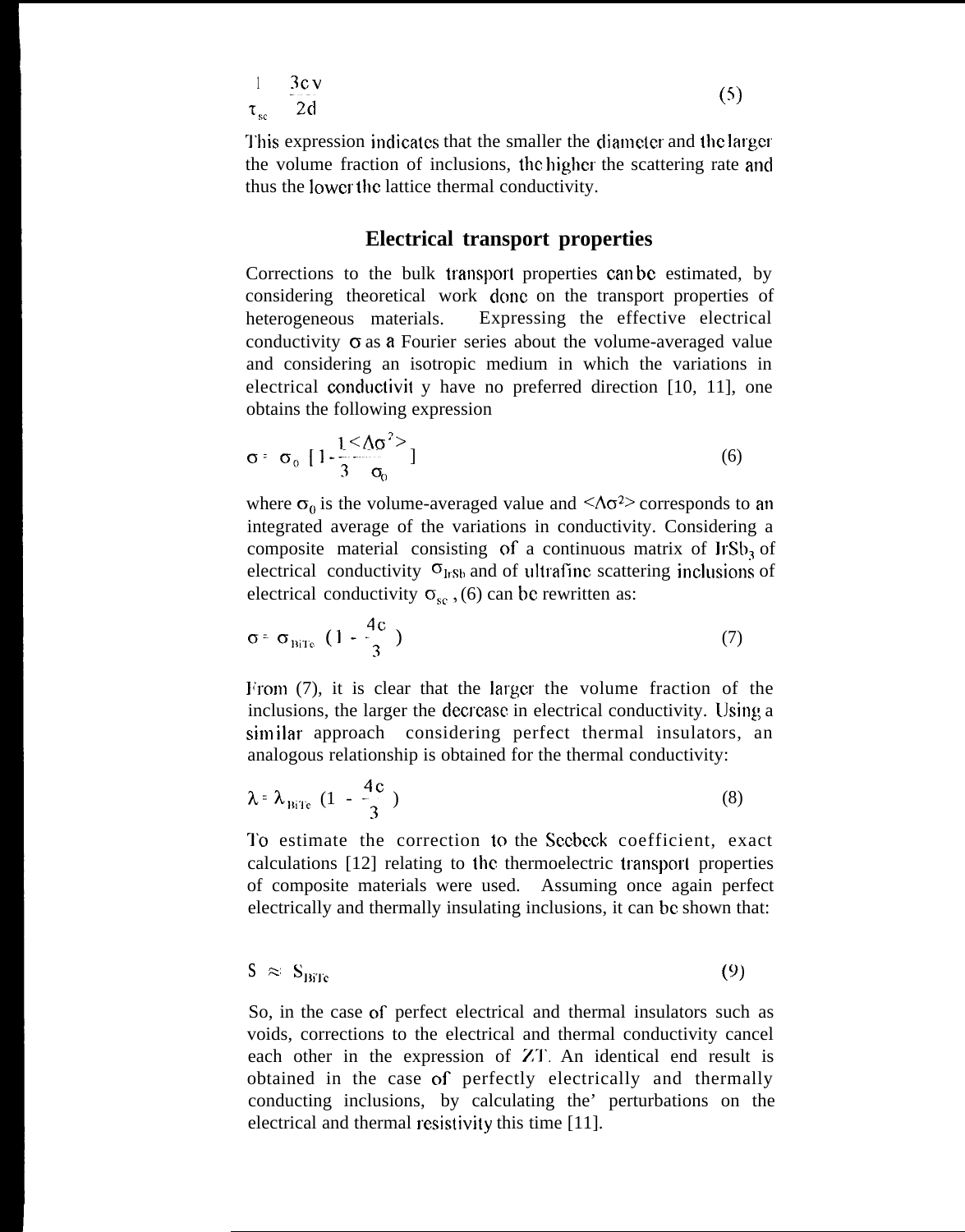

Figure 5: Calculated lattice thermal conductivity values as a function of the volume fraction of inert scattering inclusions for p-type  $\text{IrSb}_3$ . The inclusions  $\text{arc }40\text{\AA}$  in diameter and the carrier concentration was selected at the optimum doping level.

I'o illustrate the model results, the lattice thermal conductivity and dimensionless figure of merit values calculated as a function of the volume fraction of inert scattering inclusions for  $p$ -type  $\text{lrSb}_3$  have been plotted in Figure 5 and 6 respectively. In both cases, the inclusions arc  $40\text{\AA}$  in diameter and the carrier concentration was selected at the optimum doping level (giving maximum ZT). F'igure 5 shows that the lattice thermal conductivity could be substantially reduced at low temperatures, by up to 50°/0. 1 lowevcr, this decrease becomes much less significant at high temperatures where the lattice thermal conductivity is already reasonably low. This behavior results in improvement in maximum ZT (Figure 6 shows relative increases). For the highest volume fractions of inclusions,  $ZT_{\text{max}}$ actually decreases at high temperatures as the degradation in electrical properties overwhelms the conductivity. reduction in thermal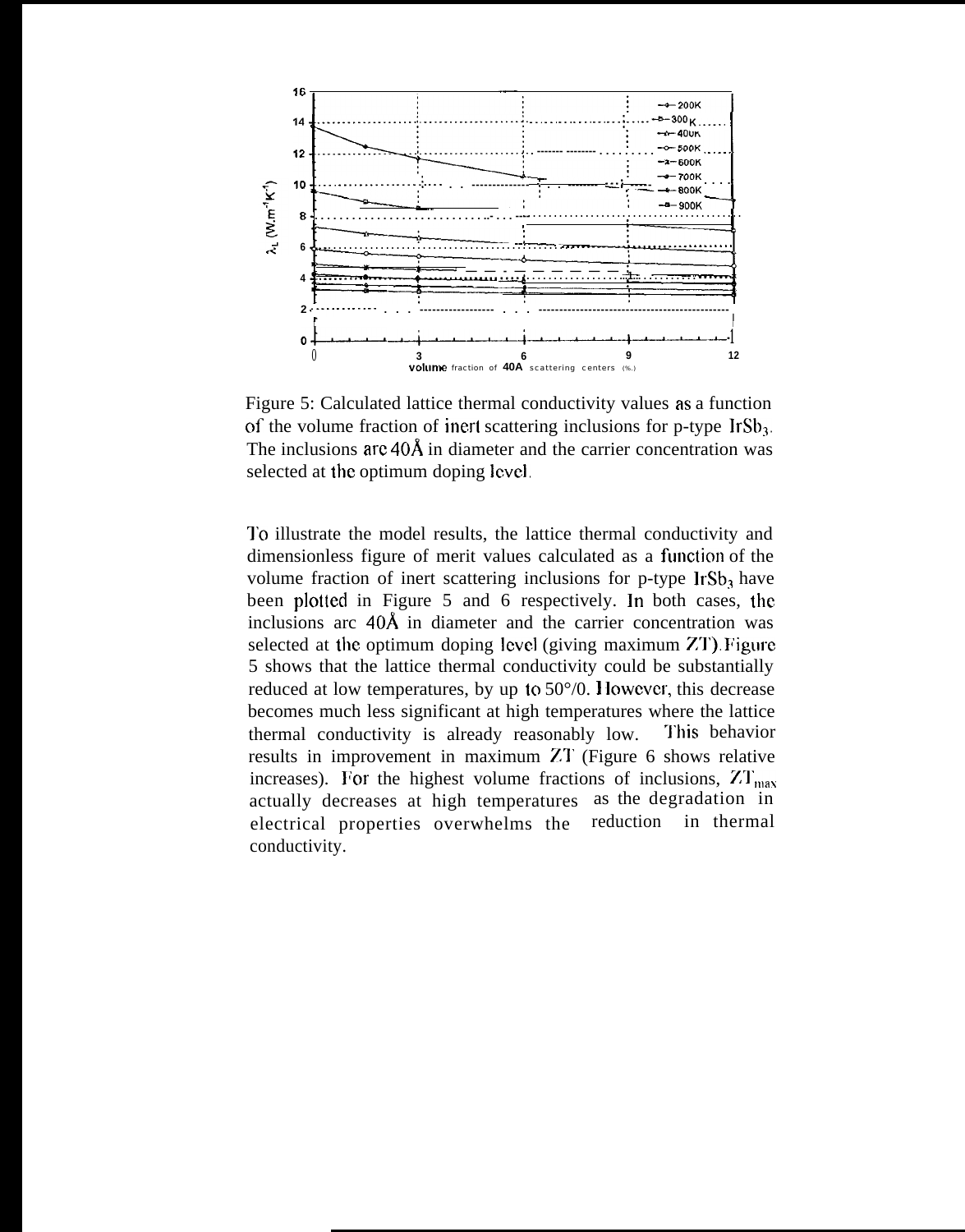

Figure 6: Calculated relative improvement in maximum ZT (optimum doping level) with increasing volume fraction of inert scattering inclusions for p-type  $IrSb<sub>3</sub>$ . The inclusions are 40Å in diameter and the degradation in electrical properties was taken into account

#### **RESONANT SCATTERING OF CARRIERS**

Resonant scattering of the charge carriers has been considered extensively for IV-VI semiconductors such as PbTe and PbSe [13]. Theoretical analysis of the variations of the carrier mobility and Seebeck coefficient of these materials when doped with impurities such as In and TI have shown that the anomalous increase in power factor at high doping levels could be interpreted by introducing an additional scattering mechanism for the charge carriers called resonant scattering [13, 14]. This overall improvement in electrical properties is due to the reduction in the contribution of "cold" charge carriers to the Seebeck coefficient. For a heavily degenerated semiconductor  $(\zeta > 0)$ , these "cold" carriers of lower energy than the chemical potential  $(x \le \zeta)$  have a negative contribution to the Seebeck coefficient while "hot" carriers of higher energy than the chemical potential  $(x \ge \zeta)$  have a positive contribution to the Seebeck coefficient. By selectively scattering the cold charge carriers The substantial enhancement in the Seebeck coefficient will more than offset the corresponding decrease in electrical conductivity and result in an improved ZT (the total thermal conductivity will also decrease due to the reduction in electronic thermal conductivity). The development of this type of scattering mechanism for achieving high ZT values has been advocated for  $Bi<sub>2</sub>Te<sub>3</sub>$ -based alloys and for Bi-Sb alloys [15]. Because  $IrSb<sub>3</sub>$ samples were found to be also heavily degenerated, it was found of interest to analytically explore such possibilities using published expressions for the resonant scattering rate. If we consider the existence of a band of resonant impurities centered in energy at  $\xi_{res}$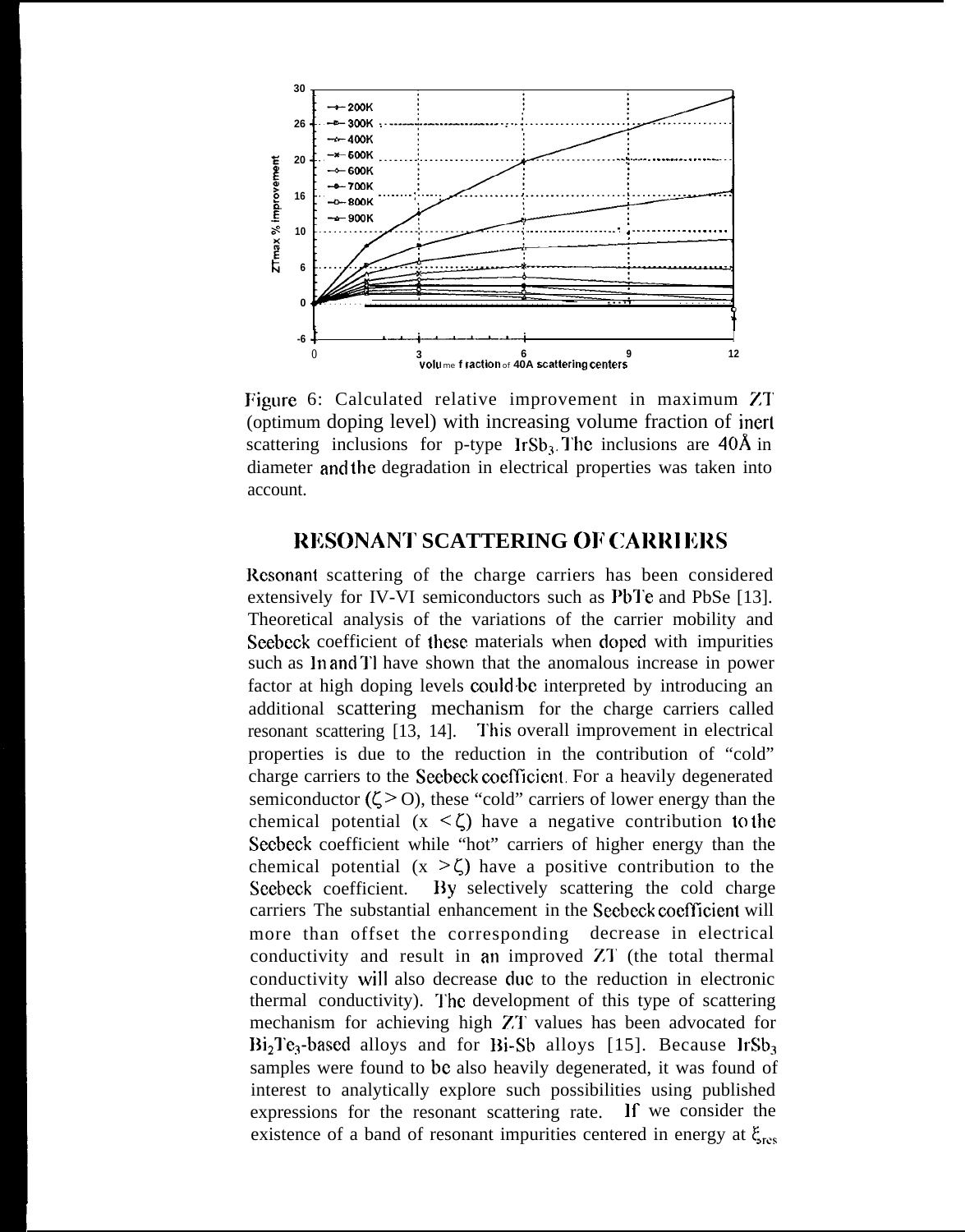and of width  $\Gamma$  (expressed in kT units) then the resonant scattering relaxation time can be written as  $[15]$ :

$$
\begin{bmatrix}\n1 \\
\vdots \\
\tau_{\text{res}}\n\end{bmatrix} \begin{bmatrix}\n-1 \\
\tau_{\text{res}} \\
\vdots \\
\tau_{\text{res}}\n\end{bmatrix} \begin{bmatrix}\n\cdot & \cdot \\
1 + \left(\frac{\zeta - \xi_{\text{res}}}{1/2}\right)^2 \\
1 + \left(\frac{\zeta_{\text{res}}}{1/2}\right)^2\n\end{bmatrix}
$$

Seebeck coefficient and the power factor.

where  $\frac{1}{2}$  represents the maximum  $c_{res}$ strength of the resonant scattering rate relative to the rate obtained for acoustic phonon scattering of the charge carriers.

Using the set of transport parameters obtained after successful y fitting the experimental data, the electrical properties (Jlall mobility, electrical conductivity and Secbcck coefficient) were recalculated as a function of carrier concentration and temperature using various sets of values for  $\xi_{\text{res}}$ , 1' and - 'l'he large number of variables (a  $\tau_{\scriptscriptstyle{rec}}$ total of five) made difficult the determination of the optimum values for the three resonant scattering parameters, g'bus, it was decided to fix the temperature and two of the parameters and vary carrier concentration and the last parameter. A number of 3 dimensional plots showing the changes of the electrical properties with these two variables were constructed. Figures 7 to 9 illustrate this process and help understand the trends in the variations of the Hall mobility, the

On **Figure** 7, the line labeled "N" shows the decrease of the Ilall mobility with increasing carrier concentration at 500°C in the absence of any resonant impurity band. The other lines of the 3 dimensional surface plot the variations of the mobility with carrier concentration when a resonant impurity band of O. Sk"l' in width and with a maximum scattering rate 5 times stronger than the acoustic phonon scattering rate moves from 0kT (top of the valence band in p-type  $\text{lrSb}_3$ ) to 10 kT (inside the valence band). It can be seen that there is a substantial drop in mobility associated with the chemical potential (and thus the carrier concentration) being near or at the center of the resonant band. As the resonant band moves deeper into the valence band, the perturbation is displaced to higher carrier concentrations. It is interesting to note that the relative decrease in mobility is smallest at high carrier concentrations and deep resonant bands.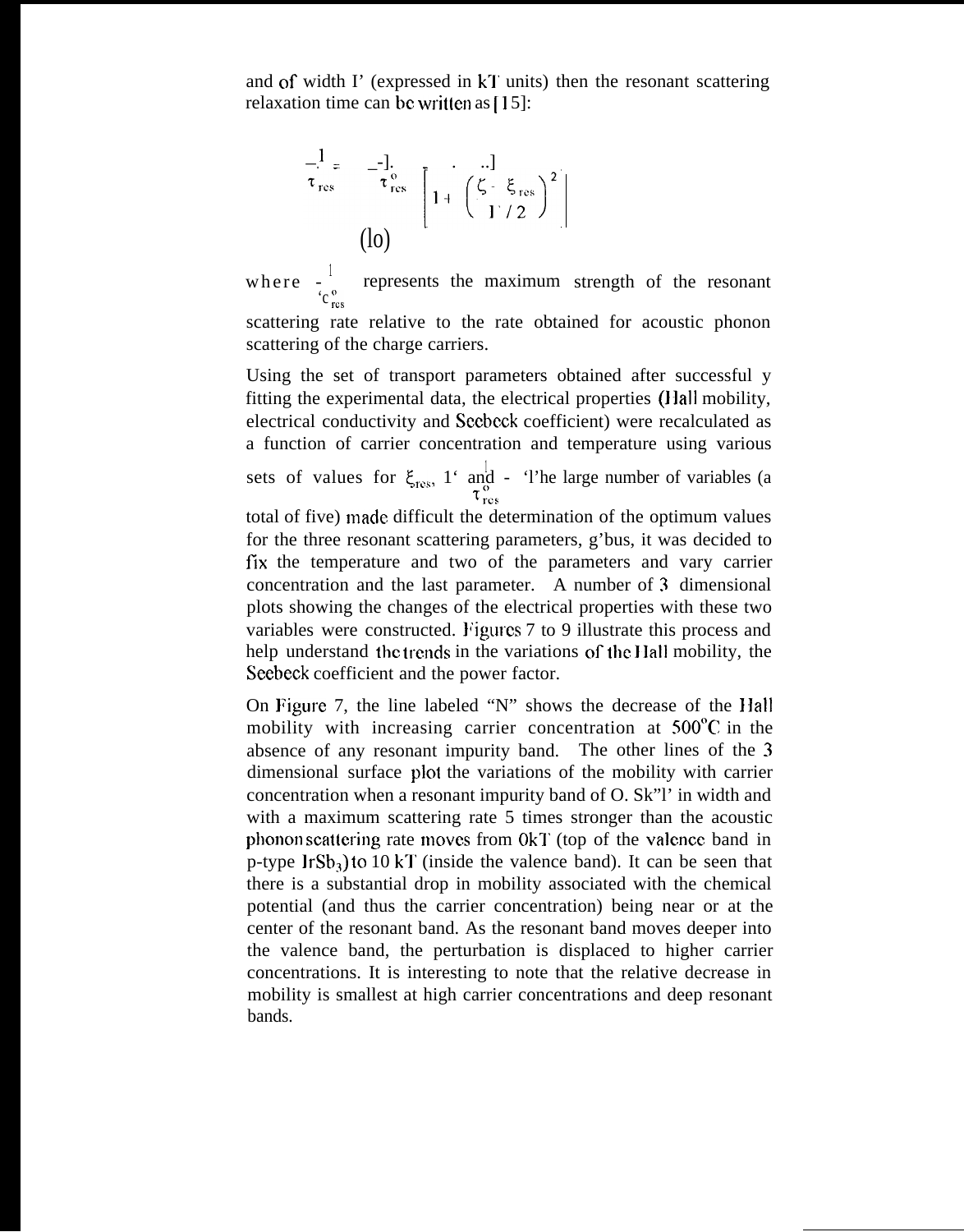

Figure 7: Calculated 1 Iall mobility values at  $500^{\circ}$ C as a function of carrier concentration and for different energy locations of the center of the resonant impurity band.

On Figure 8, the line labeled "O" shows the decrease of the Seebeck coefficient with increasing carrier concentration at  $500^{\circ}$ C in the absence of any resonant impurity band (zero strength). The other lines of the 3 dimensional surface plot the variations of the Seebeck coefficient with carrier concentration when a resonant impurity band of  $0.5kT$  in width and located at  $10 kT$  inside the valence band of p-type  $\text{IrSb}_3$  has a maximum scattering rate 1 time to so times stronger than the acoustic phonon scattering rate. It can be seen that there is an abrupt variation in Scebeck coefficient associated with the chemical potential being near or at 'the center of the resonant band. For values of the chemical potential lower than  $\xi_{\text{res}}$  the positive hot carrier contribution is quenched and the Secbeck values become very smal 1 or even negative. Use of this effect was suggested to obtain p-type Di-Sb thermoelectric alloys [15]. On the other hand, for values of the chemical potential higher than  $\xi_{\text{res}}$  the negative cold carrier cmtribution is quenched and the Secbcck values become up to 5 times larger than in the absence of resonant impurities.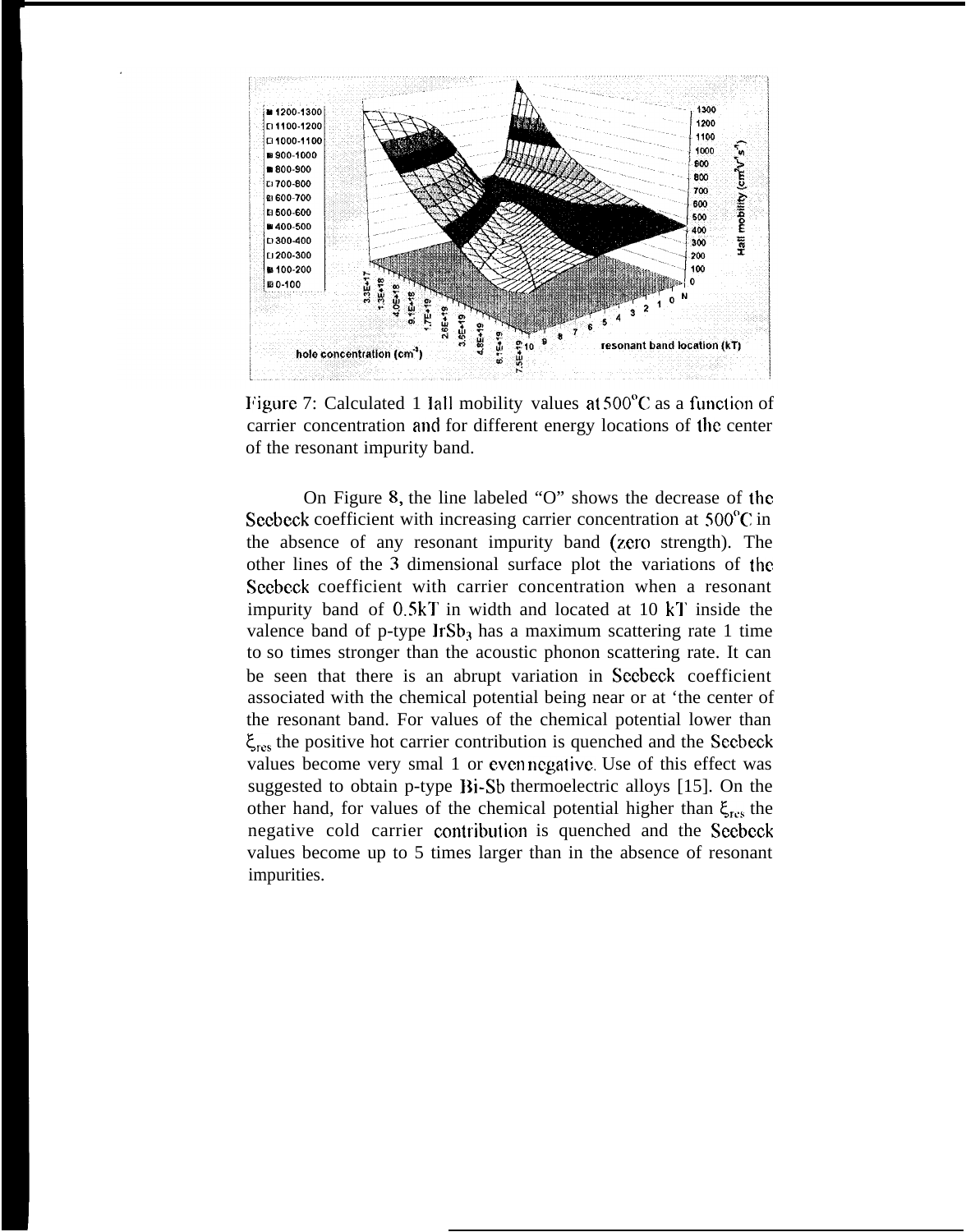

Figure 8: Calculated Seebeck coefficient values at 500<sup>°</sup>C as a function of carrier concentration and for different strengths of the resonant scattering (relative to the acoustic phonon scattering rate)



Figure 9: Calculated power factor values at 500<sup>°</sup>C as a function of carrier concentration and for different bandwidths of the resonant impurity band.

On Figure 9, the line labeled "O" shows the decrease of the power factor with increasing carrier concentration at  $500^{\circ}$ C in the absence of any resonant impurity band (zero width). The other lines of the 3 dimensional surface plot the variations of the power factor with carrier concentration when a resonant impurity band located at 10 kT inside the valence band of p-type  $\text{IrSb}_3$  and with a maximum scattering rate 15 times stronger than the acoustic phonon scattering rate has a bandwidth which varies from  $0.1$  up to  $4kT$ . An optimal combination of the three parameters of the resonant impurity band in p-type Ir $Sb_3$  is obtained for a bandwidth of 0.3kT and a carrier concentrate ion of about 1020  $\text{cm}^{-3}$ . This corresponds to a maximum fivefold increase in power factor over p-type IrSb3 without resonant impurities and at the same doping level. However, this is only  $50^{\circ}/0$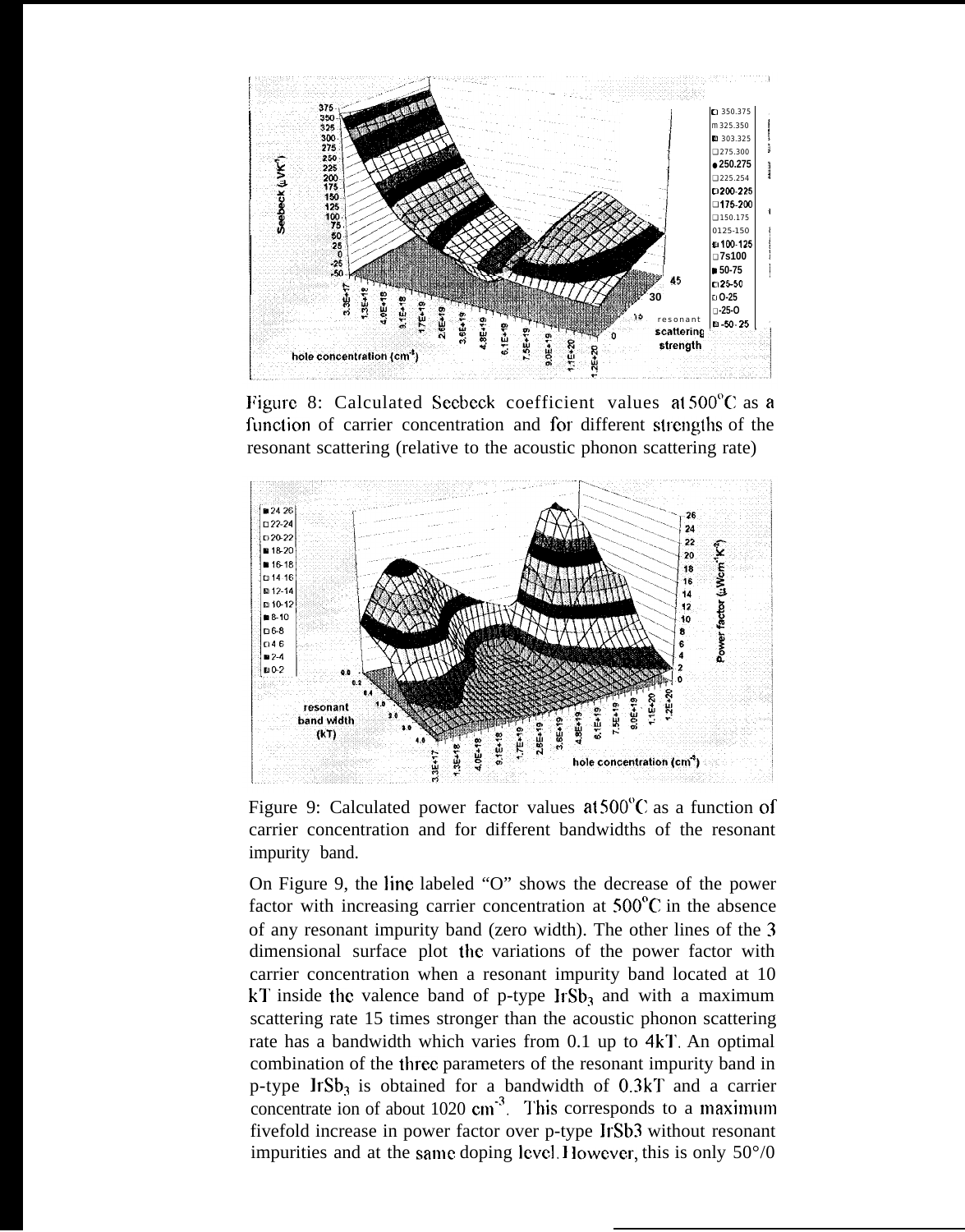higher than the value obtained at the optimum doping level. Furthermore, in the case of  $p$ -type lrSb<sub>3</sub>, the very high carrier concentrations required for an efficient resonant scattering bring a high thermal conductivity value, about 9.2 W.m<sup>-1</sup>K<sup>-1</sup> at SOOK. This value is substantially higher than the 6.4 W.m<sup>-1</sup>K<sup>-1</sup> obtained at the optimum doping level in the absence of resonant impurities. This means that the gain in power factor is offset by the corresponding increase in thermal conductivity, resulting in little or no improvement in ZT. Calculations performed at various temperatures qualitatively showed no difference with these findings.

# **CONC1.lJSION**

A good agreement between experimental and calculated data  $(120A)$ was achieved by considering a one valence band, one conduction band model for p-type lr $Sb_3$ . Results show that a maximum ZT value of 0.4 can be obtained at 900K. Additional calculations were performed to investigate the possibility of improving ZT by adding inert scattering centers and reduce the lattice thermal conductivity or by adding resonant scattering centers and enhance the Seebeck coefficient. Both approaches show that at best marginal improvements wi II be achieved. Other mechanisms need to be considered in order to obtain high ZT values. Several skutterudite compounds such as  $IrSb<sub>3</sub>$  have exceptionally high p-type mobilities but rather high thermal conductivity and moderate Seebeck coefficient. The study of more complex compositions with the skutterudite structure and based on  $IrSb<sub>3</sub>$  offer interesting 'possibilities and are currently being studied at JPI..

#### **ACKNOWLEDGMENTS**

The work described in this paper was carried out by the Jet Propulsion 1.aboratory/ California institute of Technology, under a contract with the National Aeronautics and Space Administration.

#### **REFERENCES**

- 1. Caillat, T., Borshchevsky, A., and Fleurial, J.-P., "Preparation and Thermoelectric Properties of p and n-Type IrSb3", this conference
- 2. Slack, G. A., and Tsoukala, V. G., J. Appl. Phys. (to be published).
- 3. Vining, C. B., "A Model for the High Temperature Transport Properties of Heavily Doped n-type Silicon-Germanium Alloys", J. Appl. Phys.,  $69$  (1), 331-341 (1991).
- 4. Vining, C.B., "A Model for the 11 igh Temperature Transport Properties of Heavily Doped p-type Silicon-Germanium Alloys", in A *fodern Perspectives m lher)))<)el~(:lri(:.v aid Relded* A4atcriols, MR\$ Symp. Proc. Vol. 234, 95- <sup>1</sup> (J4, (Mat trials Research Society, Pitlsburg, Pennsylvania 1991).
- 5. Fleurial, J.-P., "Thermal and Electrical Transport Properties Modeling of  $Bi<sub>2</sub>Te<sub>3</sub>$ -Based Alloys with Addition of Ultrafine Scattering Centers", in